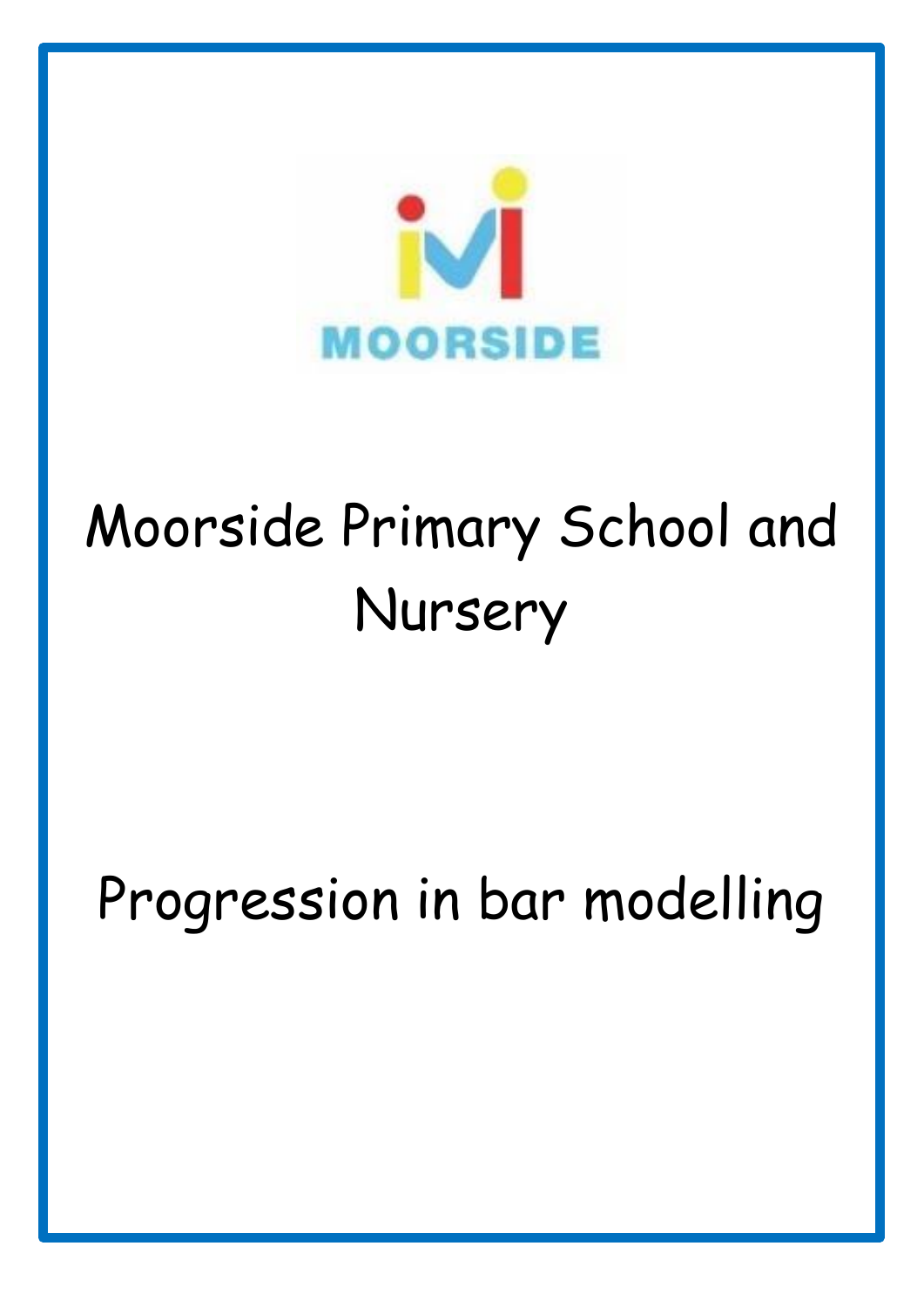

Bar models are pictorial representations of problems or concepts that can be used for any of the 4 main operations. They are also very helpful for fractions, percentages and ratio and proportion. In word problems bar models can help children to decide which operations to use or to visualise problems.

The main aim of a bar model is to give a pictorial representation of the underlying structure of a mathematical problem. As a result, this helps children understand and solve the problem as it exposes the mathematical concept allowing children to easily understand what calculation to perform.

The next pages outline how we progressively teach bar modelling at Moorside Primary School and Nursery.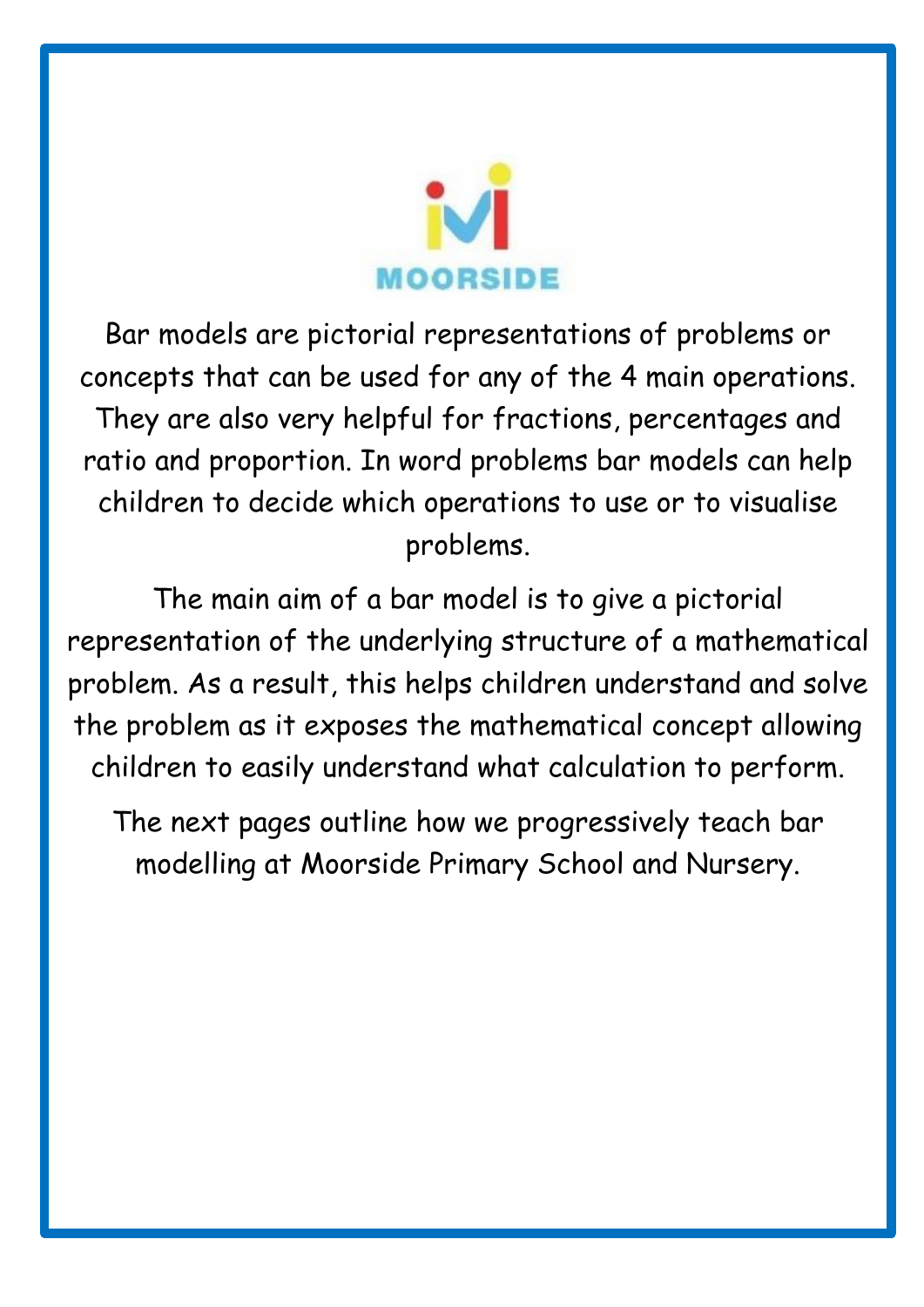#### **ADDITION**

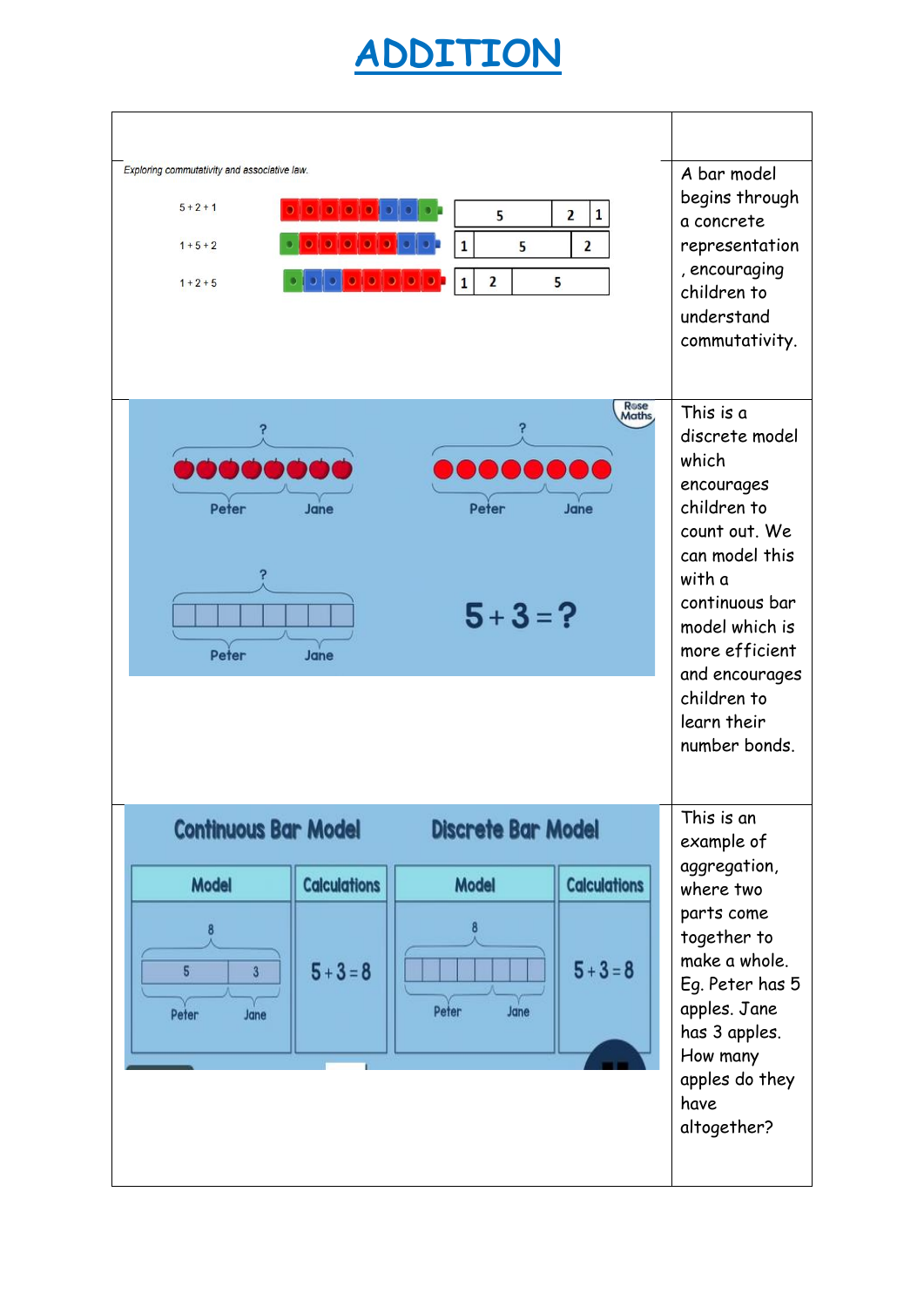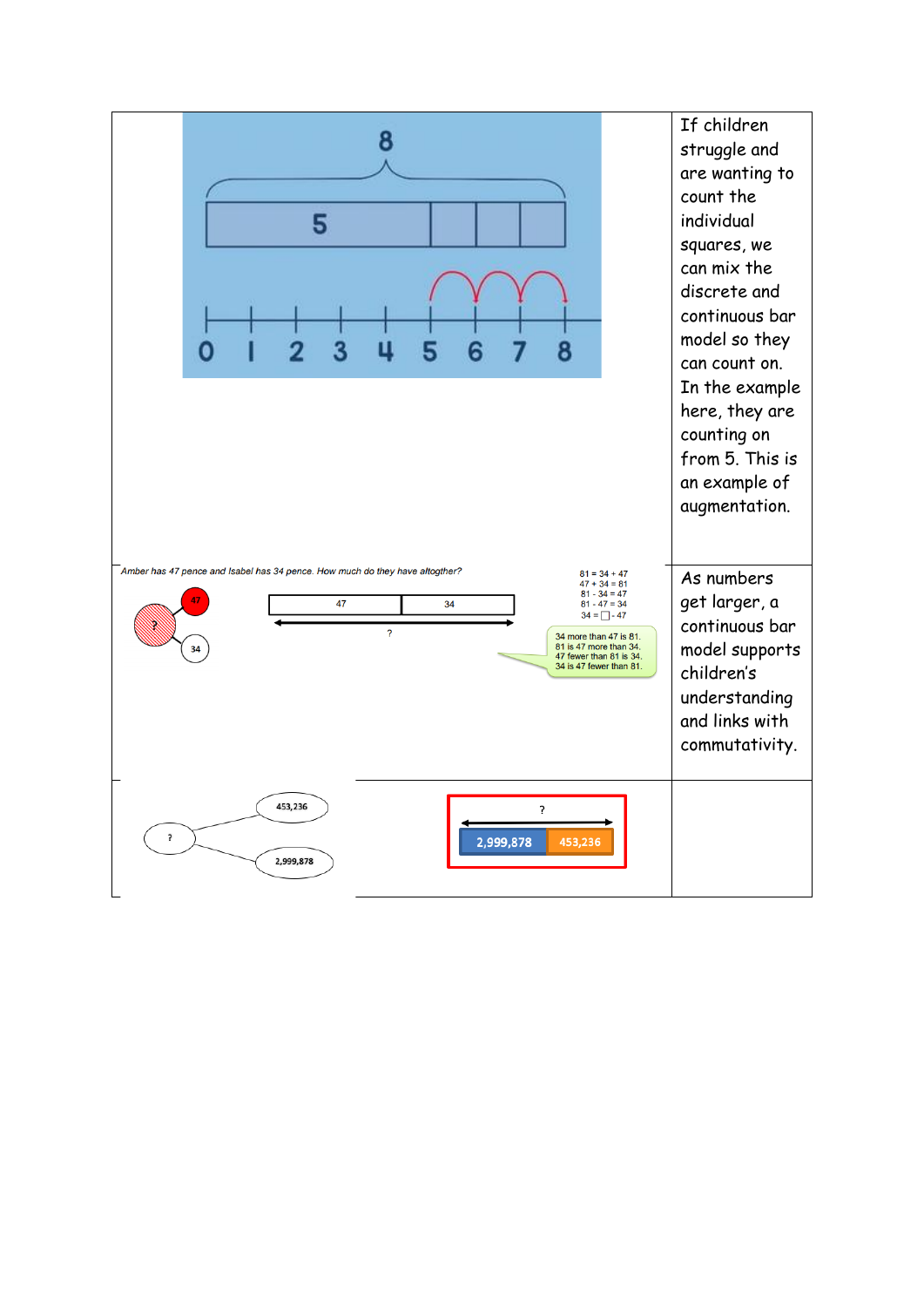# **SUBTRACTION**

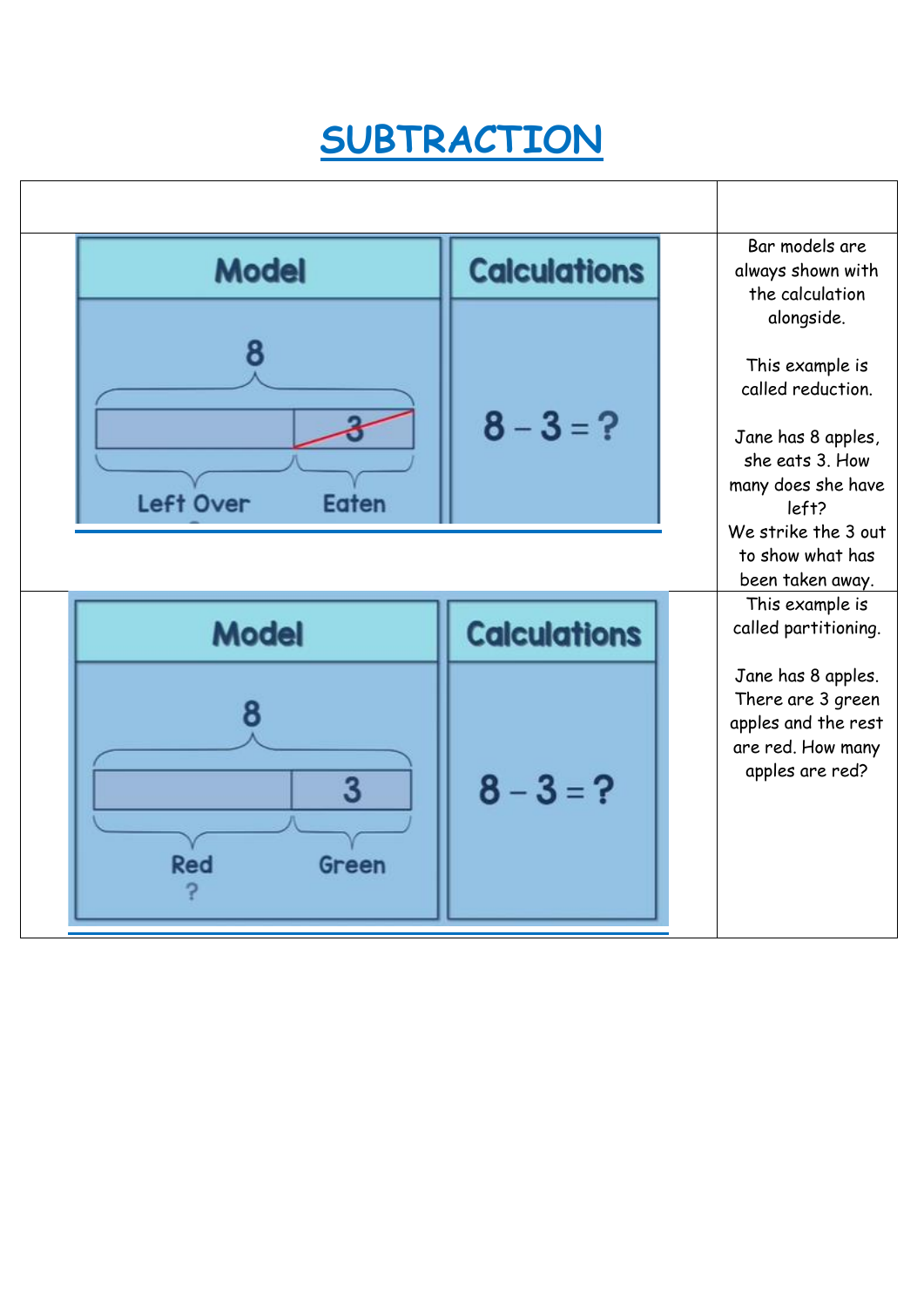| <b>Model</b>                                                                                                                                                            | <b>Calculations</b>                                                                                             | To model a<br>difference question,<br>we use a comparison                                                        |
|-------------------------------------------------------------------------------------------------------------------------------------------------------------------------|-----------------------------------------------------------------------------------------------------------------|------------------------------------------------------------------------------------------------------------------|
| 8<br>Peter<br>5<br>3<br>Jane                                                                                                                                            | $8 - 3 = 5$                                                                                                     | bar model.<br>Peter has 8 apples.<br>Jane has 3 apples.<br>How many more<br>apples does Peter<br>have than Jane? |
| Amber has 40 buttons. Isabel has 56 buttons. How many fewer buttons does Amber have than Isabel?<br>Isabel<br>99<br><b>Amber</b>                                        |                                                                                                                 |                                                                                                                  |
| 453, 236<br>James needs 34,534 bricks to build a mansion.<br>He buys 7,784 and has 3,698 left over from<br>34,534<br>34,534<br>another job. How many more does he need? | Bar models are used<br>to support the<br>understanding of<br>more complex<br>problems involving<br>subtraction. |                                                                                                                  |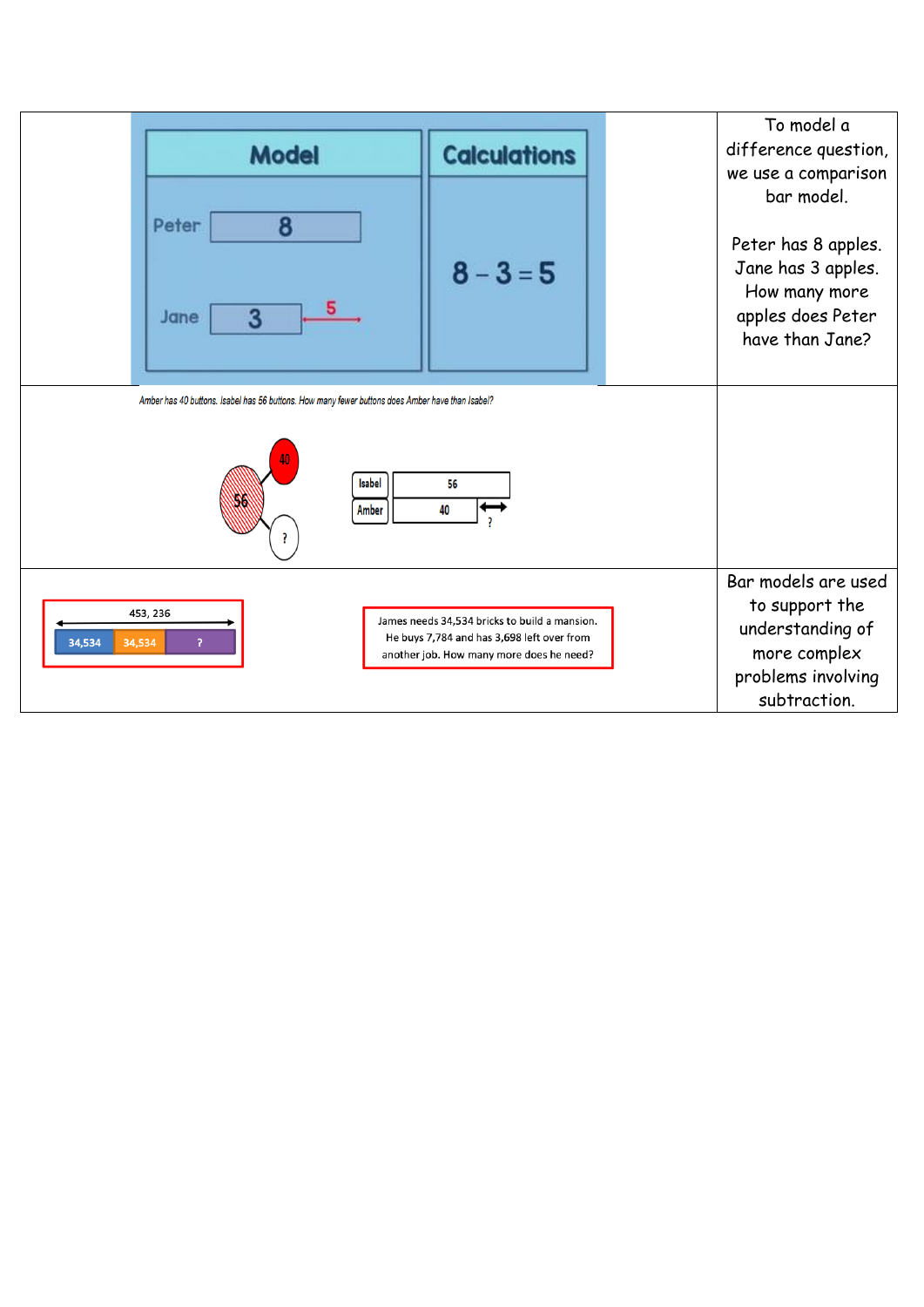## **MULTIPLICATION**